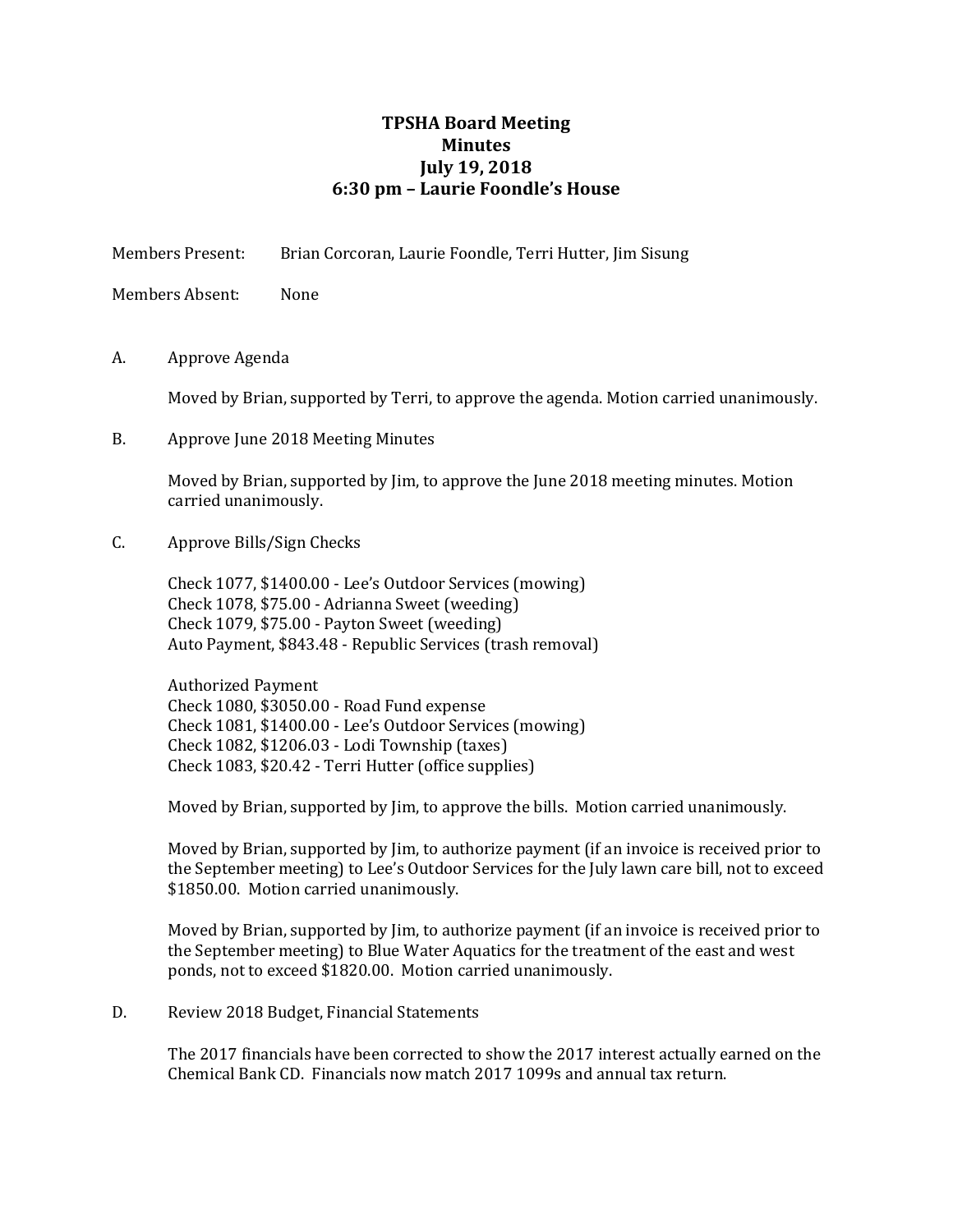## E. Old Business

1. Delinquent Homeowners – Status

None.

2. Potential Dues Increase – Update

We are debating between \$10 and \$15 to cover the spring clean-up. A \$10 increase would currently come up short of what our estimates are at this time to have someone else do the spring clean-up.

3. Bookkeeper/Treasurer/Webmaster Rebates

The title of Webmaster was revised to Information Officer. This position will assume the duties of maintaining the TPSHA website and directory, as well as preparing and printing handouts for the annual meeting.

Bookkeeper compensation was reduced from four to two quarters of annual dues and the compensation for the Information Officer was changed from one to two quarters of annual dues. This will save the HOA one quarter annual dues going forward.

4. Speed Bumps – Update

Working on getting cost information and the name of the company that Travis Pointe used for their subdivision.

5. Neighborhood Watch, No Soliciting Signs – Update

Moved by Brian, supported by Terri, to authorize payment of up to \$200 for two new Neighborhood Watch and No Soliciting signs. Motion carried unanimously.

6. Area Neighborhood Associations Contact – Update

Ongoing effort to get more neighborhood community contacts.

7. Neighborhood Social – Update

The party is set for September 30th, with a planning committee organizing the details. Anyone interested in assisting should contact Brian.

## F. New Business

1. TPSHA Correspondence – Homeowner-related Issues

The Board received a letter from Kris Foondle thanking the Board for the payment for his work redesigning/rebuilding the TPSHA website.